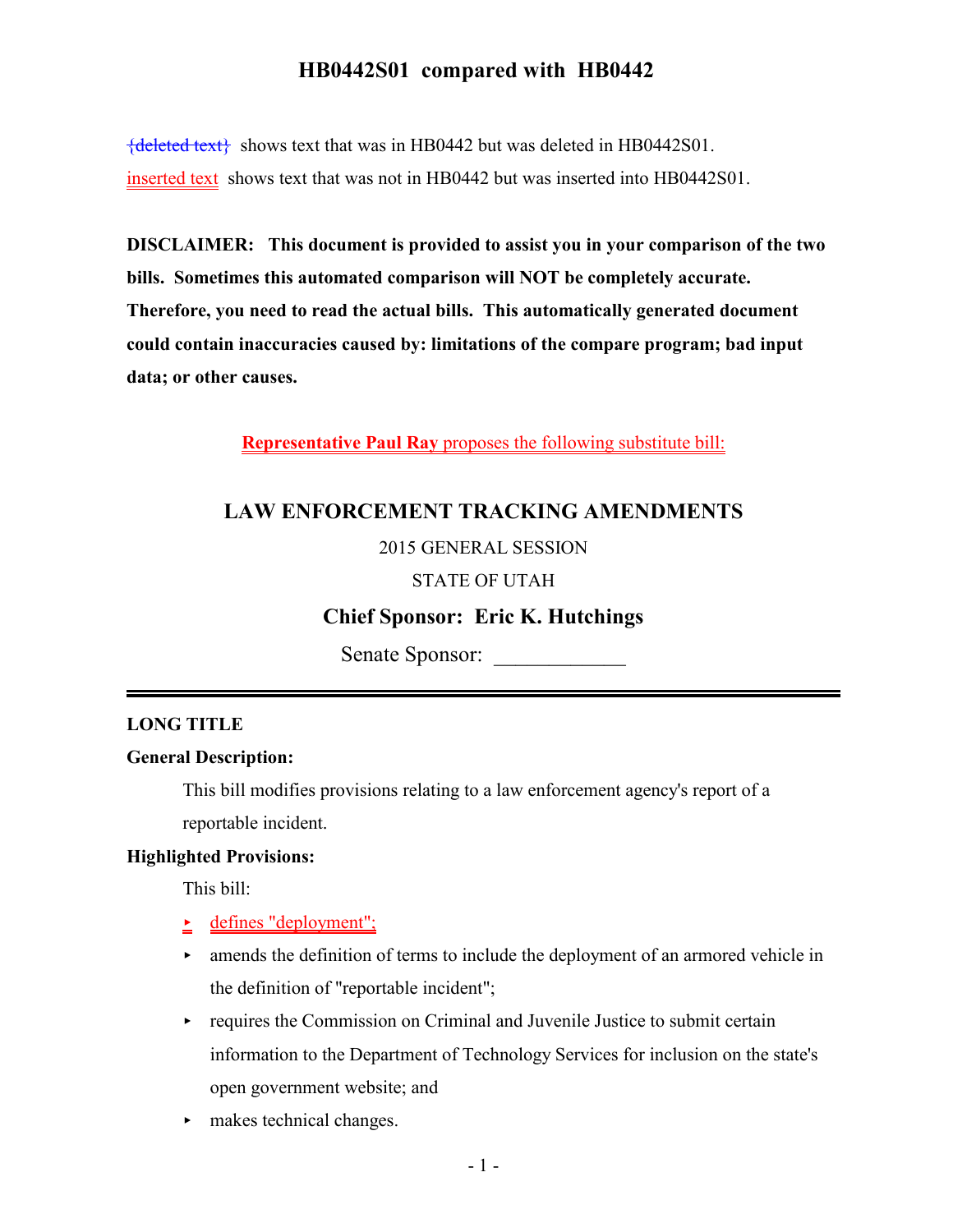# **Money Appropriated in this Bill:** None **Other Special Clauses:** None **Utah Code Sections Affected:** AMENDS: **77-7-8.5**, as enacted by Laws of Utah 2014, Chapter 106

*Be it enacted by the Legislature of the state of Utah:*

Section 1. Section **77-7-8.5** is amended to read:

#### **77-7-8.5. Use of tactical groups -- Reporting requirements.**

(1) As used in this section:

(a) "Deployment" means the use of personnel or a resource by a law enforcement agency, regardless of whether the personnel or resource is:

(i) owned, leased, rented, or borrowed by the law enforcement agency; or

(ii) used by, or provided to, the law enforcement agency in response to a request for assistance by the law enforcement agency.

 $[(a)] (b) (i)$  "Reportable incident" means:

(A) the deployment of a tactical group, if a member of the tactical group arrives at the location to which the tactical group is deployed;  $[**or**]$ 

(B) law enforcement officers who serve a search warrant after using forcible entry[.];

or

(C) the deployment of an armored vehicle for a law enforcement purpose.

(ii) "Reportable incident" does not [mean] include a forced cell entry at a corrections facility.

 $[\text{(\textbf{b})}]$  (c) "Tactical group" means a special unit, within a law enforcement agency, specifically trained and equipped to respond to critical, high-risk situations.

(2) On and after January 1, 2015, every state, county, municipal, or other law enforcement agency shall annually on or before April 30 report to the Commission on Criminal and Juvenile Justice the following information for the previous calendar year:

(a) whether the law enforcement agency conducted one or more reportable incidents;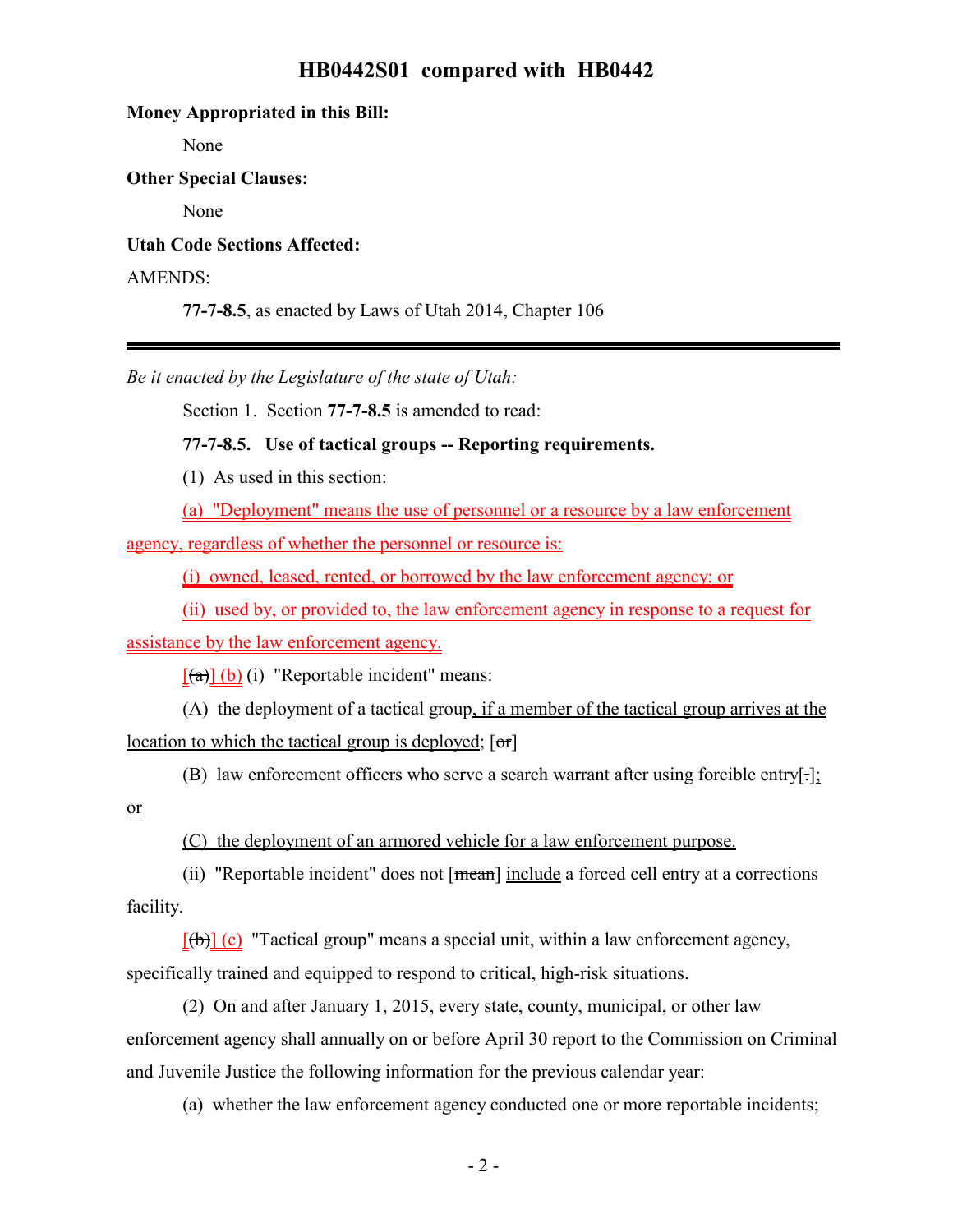(b) the following information regarding each reportable incident:

(i) the organizational title of the agency, task force, or tactical group deployed;

(ii) the city, county, and zip code of the location where the reportable incident occurred;

(iii) the reason for the deployment;

(iv) the type of warrant obtained, if any;

(v) if a threat assessment was completed;

(vi) if a warrant was obtained, the name of the judge or magistrate who authorized the warrant;

(vii) the number of arrests made, if any;

(viii) if any evidence was seized;

(ix) if any property was seized, other than property that was seized as evidence;

(x) if a forcible entry was made;

(xi) if a firearm was discharged by a law enforcement officer, and, if so, approximately how many shots were fired by each officer;

(xii) if a weapon was brandished by a person other than the law enforcement officers;

(xiii) if a weapon was used by a person against the law enforcement officers and, if a firearm was used, the number or approximate number of shots fired by the person;

(xiv) the identity of any law enforcement agencies that participated or provided resources for the deployment;

(xv) if a person or domestic animal was injured or killed by a law enforcement officer; and

(xvi) if a law enforcement officer was injured or killed; and

(c) the number of arrest warrants served that required a forced entry as provided by Section 77-7-8 and were not served in conjunction with a search warrant that resulted in a reportable incident.

(3) If a warrant is served by a multijurisdictional team of law enforcement officers, the reporting requirement in this section shall be the responsibility of the commanding agency or governing authority of the multijurisdictional team.

(4) The Commission on Criminal and Juvenile Justice shall develop a standardized format that each law enforcement agency shall use in reporting the data required in Subsection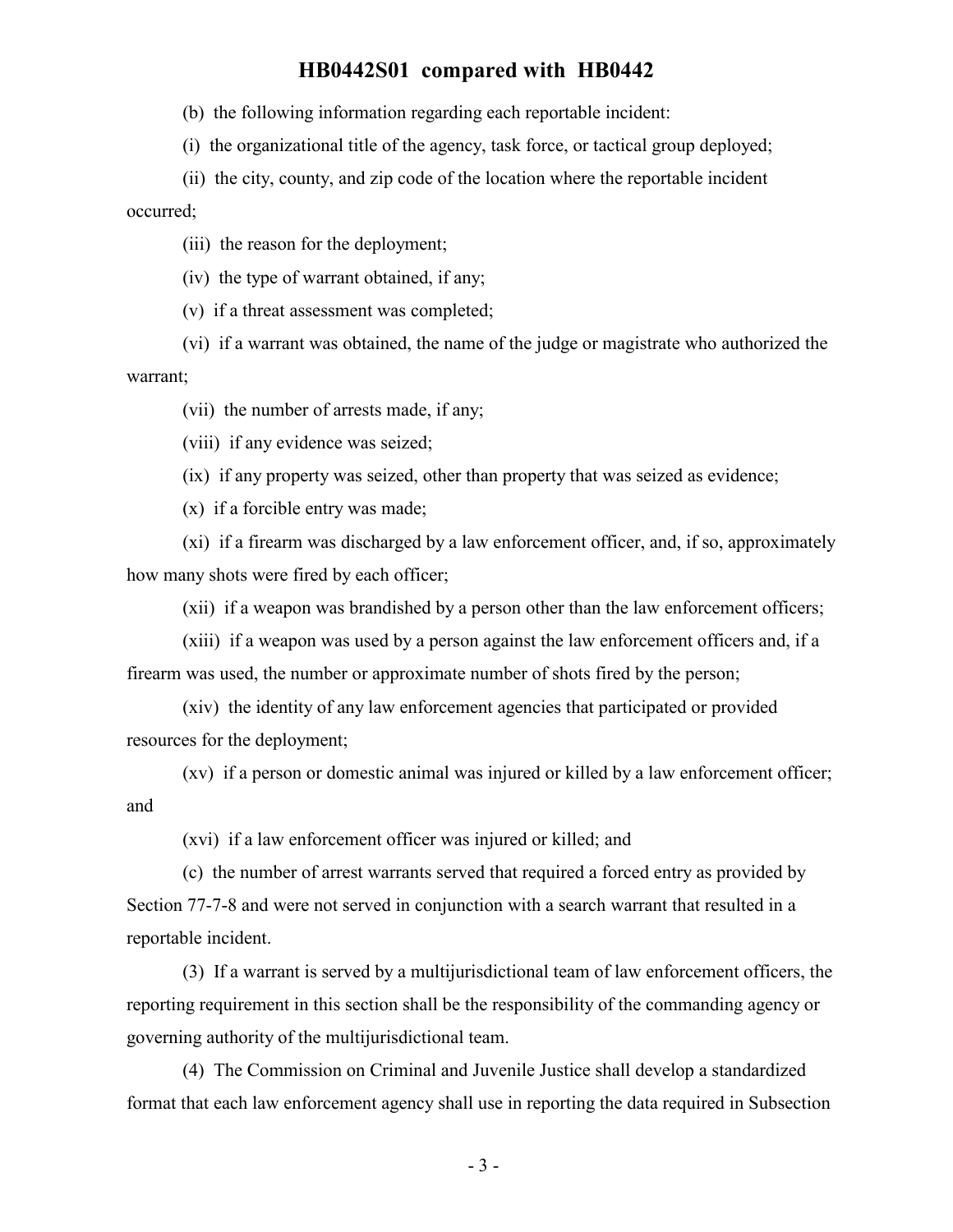$(2)$ .

(5) A law enforcement agency shall:

(a) compile the data described in Subsection (2) for each year as a report in the format required under Subsection (4); and

(b) submit the report to:

(i) the Commission on Criminal and Juvenile Justice; and

(ii) the local governing body of the jurisdiction served by the law enforcement agency.

(6) (a) The Commission on Criminal and Juvenile Justice shall summarize the yearly reports of law enforcement agencies submitted under Subsection (2).

(b) Before August 1 of each year, the Commission on Criminal and Juvenile Justice shall submit:

(i) a report of the summaries described in Subsection  $(6)(a)$  to:

 $[\overrightarrow{(t)}]$  (A) the attorney general;

 $[\overrightarrow{fii}]$  (B) the speaker of the House of Representatives, for referral to any house standing or interim committees with oversight of law enforcement and criminal justice;

 $[\overline{\text{(iii)}}]$  (C) the president of the Senate, for referral to any senate standing or interim committees with oversight of law enforcement and criminal justice; [and]

 $[\overline{(iv)}]$  (D) each law enforcement agency[ $\cdot$ ]; and

 $[(c)$  The report described in Subsection  $(6)(b)$  shall be published on the Utah Open Government website, open.utah.gov, before August 15 of each year.]

(E) the Department of Technology Services; and

(ii) the information reported to the commission under Subsection (2) to the Department of Technology Services.

(c) Before August 15 of each year, the Department of Technology Services shall publish, on the open government website maintained by the department, the report and information submitted to the department under Subsection (6)(b).

(7) (a) If a law enforcement agency fails to comply with the reporting requirements listed in Subsection (2), the Commission on Criminal and Juvenile Justice shall contact the law enforcement agency and request that the agency comply with the required reporting provisions.

(b) If a law enforcement agency fails to comply with the reporting requirements listed in Subsection (2) within 30 days after being contacted by the Commission on Criminal and